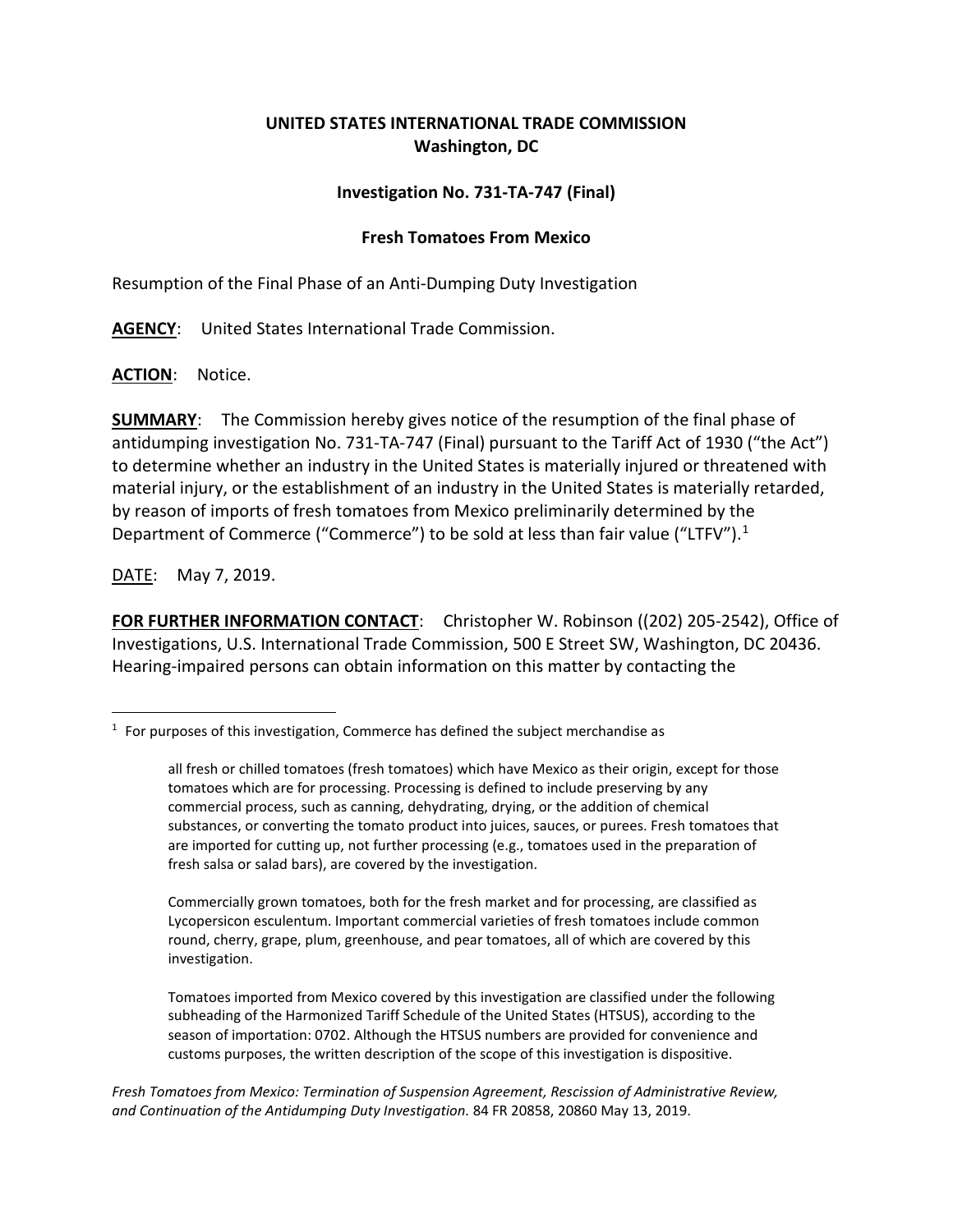Commission's TDD terminal on 202-205-1810. Persons with mobility impairments who will need special assistance in gaining access to the Commission should contact the Office of the Secretary at 202-205-2000. General information concerning the Commission may also be obtained by accessing its internet server (*[https://www.usitc.gov](https://www.usitc.gov/)*). The public record for this investigation may be viewed on the Commission's electronic docket (EDIS) at *[https://edis.usitc.gov](https://edis.usitc.gov/)*.

## **SUPPLEMENTARY INFORMATION**:

**Background**.-- On April 1, 1996, the Commission instituted a preliminary antidumping investigation in response to a petition filed by the Florida Tomato Growers Exchange, Orlando, FL; Florida Fruit and Vegetable Association, Orlando, FL; Florida Farm Bureau Federation, Gainesville, FL; South Carolina Tomato Association, Inc., Charleston, SC; Gadsden County Tomato Growers Association, Inc., Quincy, FL; Accomack County Farm Bureau, Accomack, VA; Florida Tomato Exchange, Orlando, FL; Bob Crawford, Commissioner of Agriculture, Florida Department of Agriculture and Consumer Services, Tallahassee, FL; and the Ad Hoc Group of Florida, California, Georgia, Pennsylvania, South Carolina, Tennessee, and Virginia Tomato Growers (61 FR 15968, April 10, 1996). On May 16, 1996, the Commission notified Commerce of its affirmative preliminary injury determination (61 FR 28891, June 6, 1996). On October 28, 1996, Commerce preliminarily determined that imports of fresh tomatoes from Mexico were being sold at LTFV in the United States (61 FR 56608, November 1, 1996). Also on October 28, 1996, Commerce and certain growers/exporters of fresh tomatoes from Mexico signed a final suspension agreement (61 FR 56618, November 1, 1996). Accordingly, effective November 1, 1996, the Commission suspended its antidumping investigation (61 FR 58217, November 13, 1996).

On October 1, 2001, Commerce initiated and the Commission instituted their first fiveyear reviews to determine whether termination of the suspended investigation on fresh tomatoes from Mexico would likely lead to a continuation or recurrence of material injury (66 FR 49926, 66 FR 49975). On July 30, 2002, Commerce terminated the suspension agreement and its first review and resumed its antidumping investigation (67 FR 50858, August 6, 2002). Accordingly, the Commission terminated its first review on July 30, 2002 (67 FR 53361, August 15, 2002) and resumed its antidumping investigation (67 FR 56854, September 5, 2002). On December 16, 2002, Commerce and the Commission suspended their resumed antidumping investigations when Commerce signed a new suspension agreement with certain growers/exporters of fresh tomatoes from Mexico (67 FR 77044; 67 FR 78815, December 26, 2002).

On November 1, 2007, Commerce initiated and the Commission instituted their second five-year reviews of the suspended investigation (72 FR 61861, 72 FR 61905). Commerce terminated the suspension agreement and its second review and resumed its antidumping investigation, effective January 18, 2008 (73 FR 2887, January 16, 2008). The Commission consequently terminated its second review of the suspended investigation and resumed its antidumping investigation, effective January 18, 2008 (73 FR 5869, January 31, 2008). The antidumping investigation was suspended effective January 22, 2008, when Commerce signed a